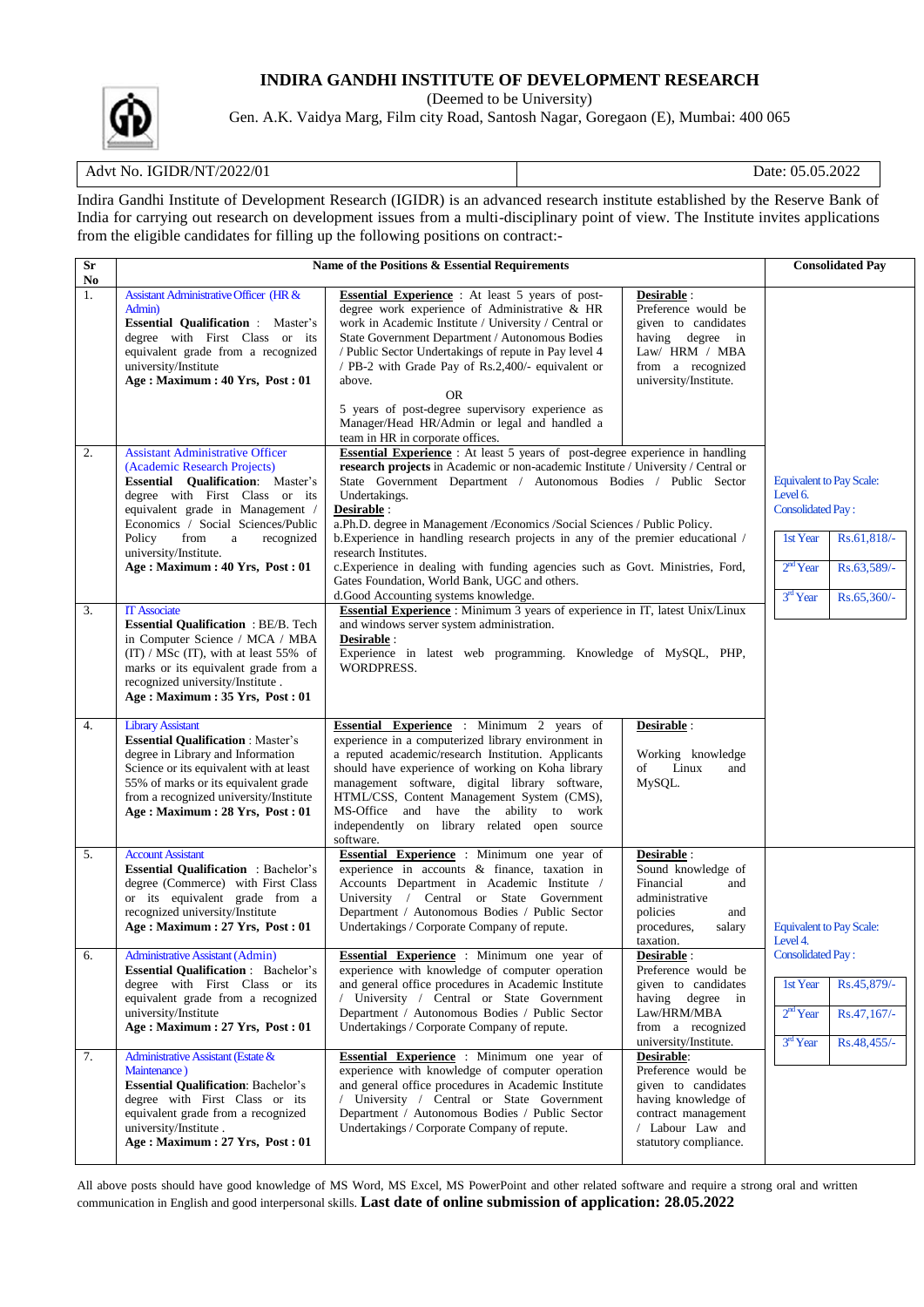| <b>Sr</b><br>No. | <b>Post Details</b>                                     |            |             |                                           | <b>Qualifications and Experience</b>                                                                                                                                                            |
|------------------|---------------------------------------------------------|------------|-------------|-------------------------------------------|-------------------------------------------------------------------------------------------------------------------------------------------------------------------------------------------------|
| 1.               | Job Ref No: ADM / 2022/01:                              |            | Appt. Type  | Contract                                  |                                                                                                                                                                                                 |
|                  | <b>Assistant Administrative Officer</b><br>(HR & Admin) |            |             | No of Position                            | 01                                                                                                                                                                                              |
|                  | Appointment type on contract for a period of 3 years.   |            |             | Age Limit                                 | Max 40 yrs                                                                                                                                                                                      |
|                  | Pay Details:                                            |            |             | <b>Essential Qualification:-</b>          |                                                                                                                                                                                                 |
|                  | Equivalent to Pay Scale: Level 6.                       |            |             |                                           | Master's degree with First Class or its equivalent<br>grade from a recognized university/Institute                                                                                              |
|                  | <b>Consolidated Pay</b>                                 | $1st$ Year | Rs.61,818/- | <b>Experience:-</b>                       |                                                                                                                                                                                                 |
|                  | <b>Consolidated Pay</b>                                 | $2nd$ Year | Rs.63,589/- |                                           | At least 5 years of post-degree work experience of<br>Administrative & HR work in Academic Institute /                                                                                          |
|                  | <b>Consolidated Pay</b>                                 | $3rd$ Year | Rs.65,360/- | <b>OR</b>                                 | University / Central or State Government<br>Department / Autonomous Bodies / Public Sector<br>Undertakings of repute in Pay level 4 / PB-2 with<br>Grade Pay of Rs.2,400/- equivalent or above. |
|                  |                                                         |            |             | team in HR in corporate offices.          | 5 years of post-degree supervisory experience as<br>Manager/Head HR/Admin or legal and handled a                                                                                                |
|                  |                                                         |            |             | MS PowerPoint and other related software. | Have good knowledge of MS Word, MS Excel,                                                                                                                                                       |
|                  |                                                         |            |             | Desirable:                                |                                                                                                                                                                                                 |
|                  |                                                         |            |             | university/Institute.                     | Preference would be given to candidates having<br>degree in Law/ HRM / MBA from a recognized                                                                                                    |

- Assisting the management in various HR and administrative processes such as planning manpower needs of the organization. Knowledge of Employee Cycle, Recruitment & Selection, Labour & Contract Management.
- Developing and implementing efficient recruitment and appointment processes in the organization and instituting suitable induction programs.
- Effective implementation of performance appraisal processes and administering the compensation policies.
- Recommending appropriate improvements in internal HR and administrative processes.
- Promoting employee relations, team building, recognition and reward programs, and career planning for staff.
- Developing and implementing appropriate Training programs for the employees.
- Implementing efficient leave and attendance procedures, promotions and reassignments, as well as retirement processes.
- Leading special projects in HR related matters.
- Handling various group insurance like Medical, Term, Personal Accident etc, Contract Management, UGC & NAAC work,.
- Assist in all matters relating to administration, contracts, insurance, travel and legal processes.
- Assist in matters relating to the corporate function of the Institute. Any other work as per requirement as assigned by the In-charge/authorities.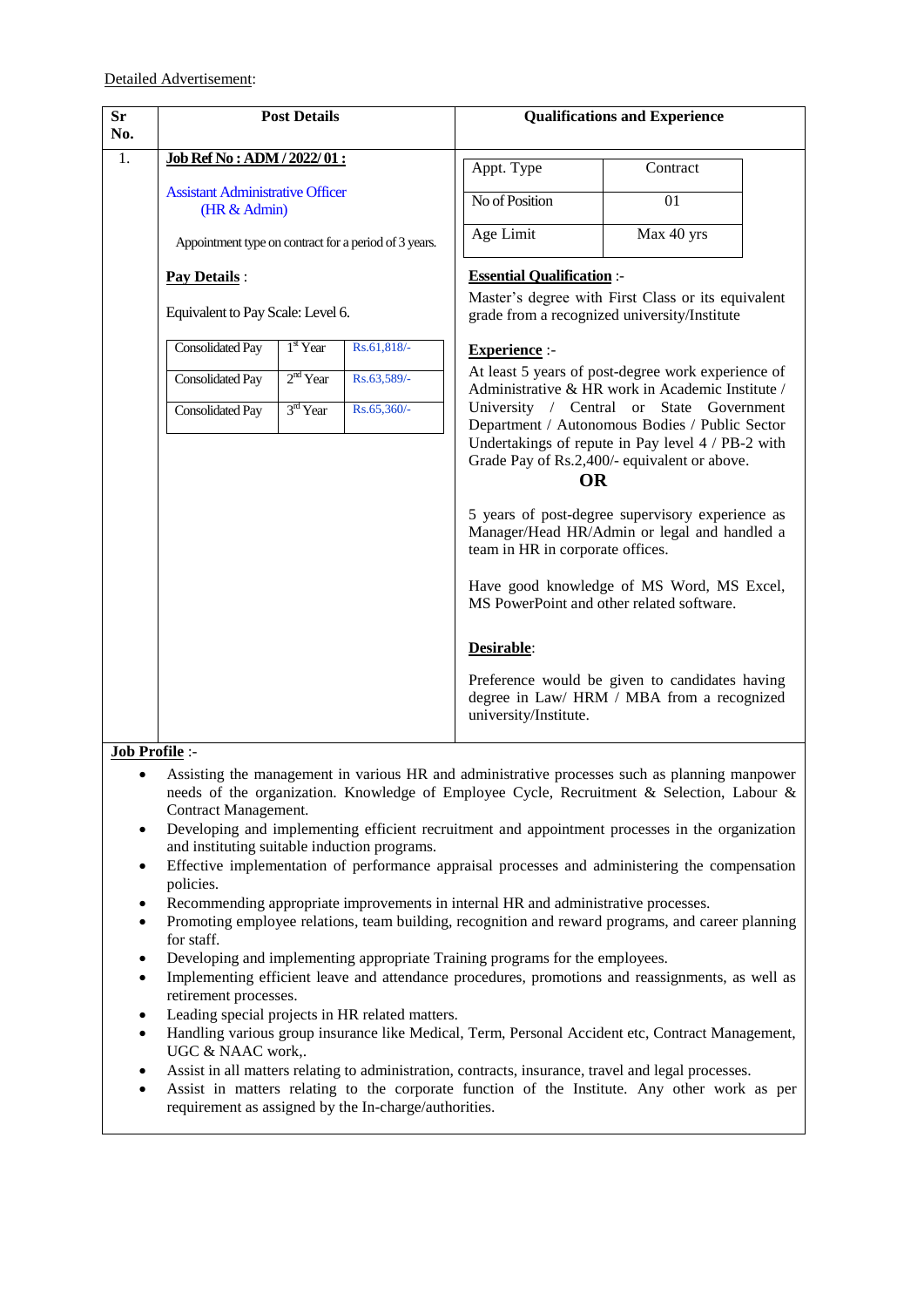| 2. | <u> Job Ref No : ADM / 2022/ 02 :</u>                                   |            |             |                                  | Appt. Type                                                       | Contract                                                                                                                                                                                                                                                                                                    |  |
|----|-------------------------------------------------------------------------|------------|-------------|----------------------------------|------------------------------------------------------------------|-------------------------------------------------------------------------------------------------------------------------------------------------------------------------------------------------------------------------------------------------------------------------------------------------------------|--|
|    | <b>Assistant Administrative Officer</b><br>(Academic Research Projects) |            |             |                                  | No of Position                                                   | 01                                                                                                                                                                                                                                                                                                          |  |
|    | Appointment type on contract for a period of 3 years.                   |            |             |                                  | Age Limit                                                        | Max 40 yrs                                                                                                                                                                                                                                                                                                  |  |
|    | <b>Pay Details:</b>                                                     |            |             |                                  | <b>Essential Qualification:</b>                                  |                                                                                                                                                                                                                                                                                                             |  |
|    | Equivalent to Pay Scale: Level 6.                                       |            |             |                                  |                                                                  | Master's degree with First Class or its equivalent<br>grade in Management / Economics / Social                                                                                                                                                                                                              |  |
|    | <b>Consolidated Pay</b>                                                 | $1st$ Year | Rs.61,818/- |                                  | Sciences/Public Policy from<br>university/Institute.             | a recognized                                                                                                                                                                                                                                                                                                |  |
|    | <b>Consolidated Pay</b>                                                 | $2nd$ Year | Rs.63,589/- |                                  | <b>Experience:-</b>                                              |                                                                                                                                                                                                                                                                                                             |  |
|    | <b>Consolidated Pay</b>                                                 | $3rd$ Year | Rs.65,360/- |                                  | Public Sector Undertakings.                                      | At least 5 years of post-degree experience in<br>handling research projects in Academic or non-<br>academic Institute / University / Central or State<br>Government Department / Autonomous Bodies /<br>Have good knowledge of MS Word, MS Excel,<br>MS PowerPoint and other related software.              |  |
|    |                                                                         |            |             | a)<br>b)<br>$\mathbf{c}$ )<br>d) | Desirable :-<br>/Social Sciences / Public Policy.<br>Institutes. | Ph.D. degree in Management / Economics<br>Experience in handling research projects in<br>any of the premier educational / research<br>Experience in dealing with funding agencies<br>such as Govt. Ministries, Ford, Gates<br>Foundation, World Bank, UGC and others.<br>Good Accounting systems knowledge. |  |

Overall coordination of Projects related activities in the Institute including but not limited to :

- Identify calls for research proposals from suitable funding agencies and dissemination.
- Assist in preparing project proposals, progress reports and minutes of meeting.
- Regular interaction with project investigators and project staff.
- Coordination of various budgeting/financial Utilization certificate, data.
- Ensuring project related activities are carried out on time and within planned budget in coordination with project in-charge.
- Serve as a resource to institute faculty and research staff on administrative and operational processes.
- Designing and organizing workshops/ seminars/conferences.
- Content generation for Institute newsletters, website, social media etc.

Coordination and communication with multiple stakeholder agencies, tendering and procurement.

Coordination of UGC/NAAC/IQAC work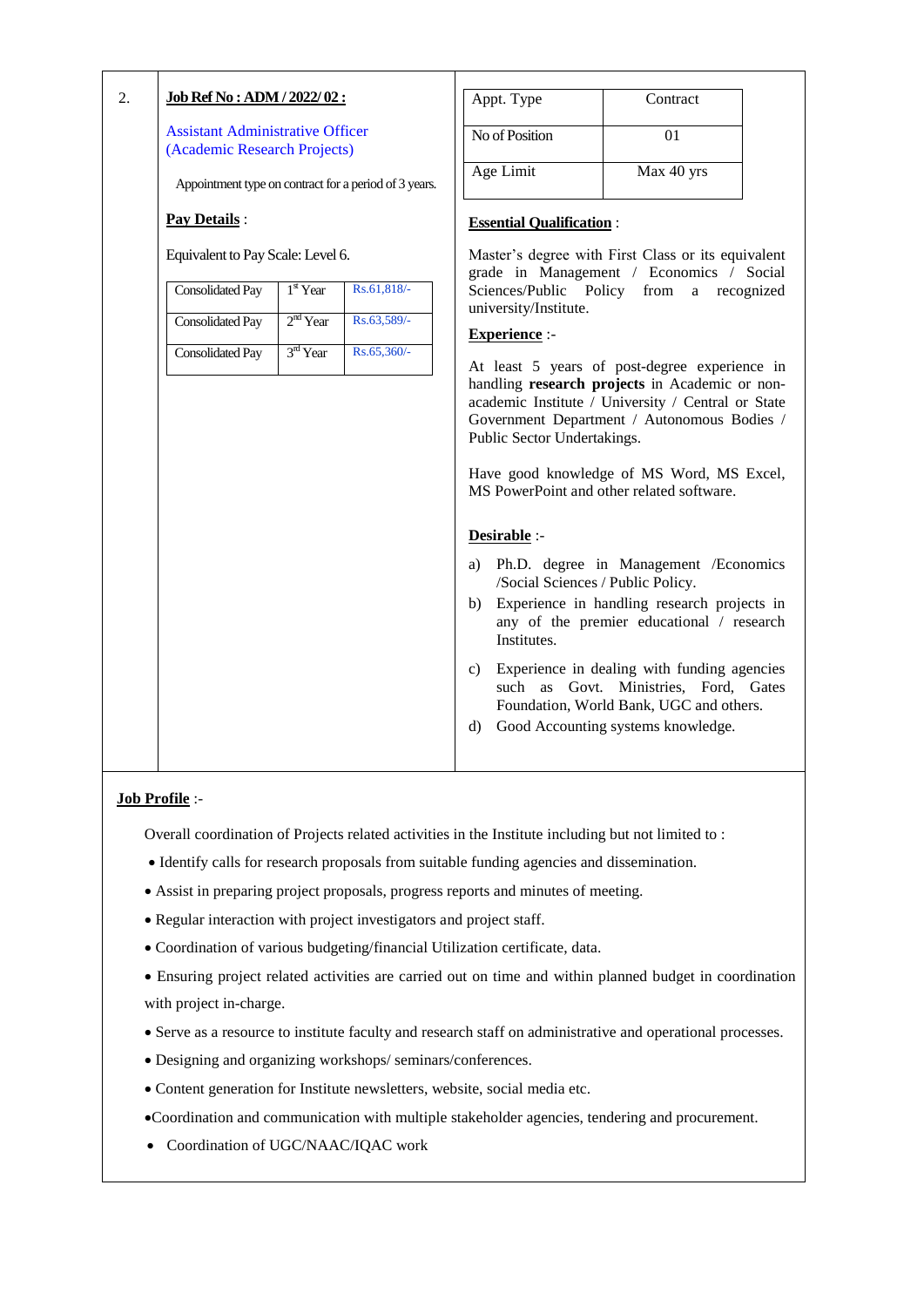| 3. | Job Ref No : IT / 2022 / 03 :                                                          |                      |             | Appt. Type                                                                                             | Contract                                                         |              |
|----|----------------------------------------------------------------------------------------|----------------------|-------------|--------------------------------------------------------------------------------------------------------|------------------------------------------------------------------|--------------|
|    | <b>IT Associate</b>                                                                    |                      |             |                                                                                                        |                                                                  |              |
|    | Appointment type on contract for a period of 3 years.                                  |                      |             | No of Position                                                                                         | 01                                                               |              |
|    | <b>Pay Details:</b>                                                                    |                      |             | Age Limit                                                                                              | Max 35 yrs                                                       |              |
|    | Equivalent to Pay Scale: Level 6.                                                      |                      |             | <b>Essential Qualification:</b>                                                                        |                                                                  |              |
|    | <b>Consolidated Pay</b>                                                                | $1st$ Year           | Rs.61,818/- |                                                                                                        | BE/B. Tech in Computer Science / MCA / MBA                       |              |
|    | <b>Consolidated Pay</b>                                                                | $2nd$ Year           | Rs.63,589/- |                                                                                                        | (IT) / MSc (IT), with at least 55% of marks or its               |              |
|    | <b>Consolidated Pay</b>                                                                | 3 <sup>rd</sup> Year | Rs.65,360/- | equivalent<br>grade<br>university/Institute.                                                           | from<br>a                                                        | recognized   |
|    |                                                                                        |                      |             | <b>Experience:-</b>                                                                                    |                                                                  |              |
|    |                                                                                        |                      |             | Unix/Linux<br>and<br>administration.                                                                   | Minimum 3 years of experience in IT, latest<br>windows<br>server | system       |
|    |                                                                                        |                      |             | Desirable :-                                                                                           |                                                                  |              |
|    |                                                                                        |                      |             | Experience<br>in                                                                                       | latest<br>web<br>Knowledge of MySQL, PHP, WORDPRESS.             | programming. |
|    | Job Profile :-                                                                         |                      |             | Install, maintain and configure hardware and software systems according to institute policies.         |                                                                  |              |
|    | Troubleshoot<br>and                                                                    | repair               | network,    | hardware<br>and                                                                                        | software                                                         | components.  |
|    |                                                                                        |                      |             | Perform routine maintenance and inspection of network and server systems.                              |                                                                  |              |
|    |                                                                                        |                      |             | Test network and server systems to verify functionality and performance.                               |                                                                  |              |
|    |                                                                                        |                      |             | Perform hardware and software upgrades to achieve optimum performance level.                           |                                                                  |              |
|    | Perform root cause analysis of complex problems and provide corrective actions.        |                      |             |                                                                                                        |                                                                  |              |
|    | Maintain IT infrastructure and manage help desk issues.                                |                      |             |                                                                                                        |                                                                  |              |
|    | Perform system back-up and database archiving processes to ensure data recoverability. |                      |             |                                                                                                        |                                                                  |              |
|    | Provide technical support to servers, networks, and other computing platforms.         |                      |             |                                                                                                        |                                                                  |              |
|    |                                                                                        |                      |             | Maintains, updates or creates systems, databases and web pages using front-end user enhanced web tools |                                                                  |              |
|    |                                                                                        |                      |             | within prescribed guidelines; Assisted with the development of documentation of business applications, |                                                                  |              |
|    | and networks.                                                                          |                      |             |                                                                                                        |                                                                  |              |

- Order and stock equipment and supplies when necessary.
- Assist with vendor relations, procurement, installation, and implementation of information as appropriate.
- In working with faculty and staff, the Information Technology Associate will assess and respond to their IT needs as well as provide maintenance and support for classroom technology, office technology, and audio-visual systems.
- Competency with administrative and instructional applications of technology, i.e. office 365 and Google Apps for Education.
- Any other duties assigned by the Systems In charge or other competent authorities of the institute.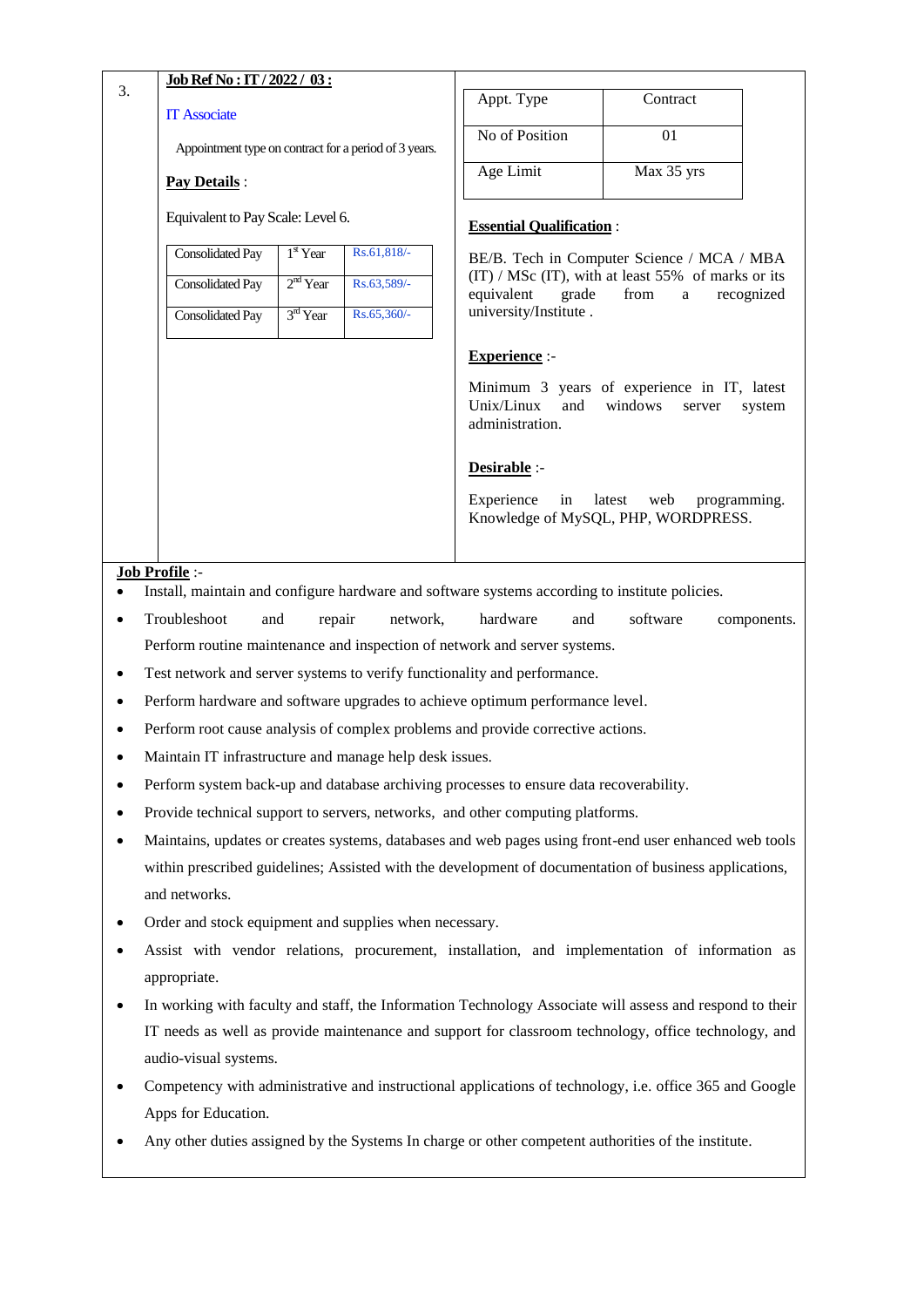| 4. | Job Ref No : LIB / 2022/04 :                                          |                      |             | Appt. Type                                               | Contract                                                                                                                                                                                                                                                                                                                      |                   |
|----|-----------------------------------------------------------------------|----------------------|-------------|----------------------------------------------------------|-------------------------------------------------------------------------------------------------------------------------------------------------------------------------------------------------------------------------------------------------------------------------------------------------------------------------------|-------------------|
|    | <b>Library Assistant</b>                                              |                      |             | No of Position                                           | 01                                                                                                                                                                                                                                                                                                                            |                   |
|    | Appointment type on contract for a period of 3 years.<br>Pay Details: |                      |             | Age Limit                                                | Max 28yrs                                                                                                                                                                                                                                                                                                                     |                   |
|    | Equivalent to Pay Scale: Level 6.                                     |                      |             | <b>Essential Qualification:-</b>                         |                                                                                                                                                                                                                                                                                                                               |                   |
|    | <b>Consolidated Pay</b>                                               | $1st$ Year           | Rs.61,818/- |                                                          | Master's degree in Library and Information                                                                                                                                                                                                                                                                                    |                   |
|    | <b>Consolidated Pay</b>                                               | 2 <sup>nd</sup> Year | Rs.63,589/- |                                                          | science or its equivalent with at least 55% of<br>marks or its equivalent grade from a recognized                                                                                                                                                                                                                             |                   |
|    | <b>Consolidated Pay</b>                                               | $3rd$ Year           | Rs.65,360/- | university/Institute.                                    |                                                                                                                                                                                                                                                                                                                               |                   |
|    |                                                                       |                      |             | <b>Experience:-</b>                                      |                                                                                                                                                                                                                                                                                                                               |                   |
|    |                                                                       |                      |             | environment<br>library<br>HTML/CSS, Content<br>software. | Minimum 2 years of experience in a computerized<br>in<br>a<br>academic/research Institution. Applicants should<br>have experience of working on Koha library<br>management software, digital library software,<br>Management<br>(CMS), MS-Office and have the ability to work<br>independently on library related open source | reputed<br>System |
|    |                                                                       |                      |             | Desirable :-                                             |                                                                                                                                                                                                                                                                                                                               |                   |
|    |                                                                       |                      |             |                                                          | Working knowledge of Linux and MySQL.                                                                                                                                                                                                                                                                                         |                   |
|    |                                                                       |                      |             |                                                          |                                                                                                                                                                                                                                                                                                                               |                   |

- Books acquisition management and technical processing using Koha LMS
- Journals subscriptions management (print and electronic)
- Shelf reading and stack organization and management
- Circulation management using Koha LMS
- Uploading, editing and updating of records in digital library system
- Developing and updating of HTML/CSS pages
- Assist Chief Librarian/Assistant Librarian in exploring library related open source software applications
- Information retrieval from databases and the Internet
- Assisting library users in locating information resources
- Library records management
- Willingness to work on holidays, in shifts and during extended hours, if required
- Willingness to attend training programmes/workshops within and outside Mumbai
- Any other work as per requirement or as assigned by the Chief Librarian/In-Charge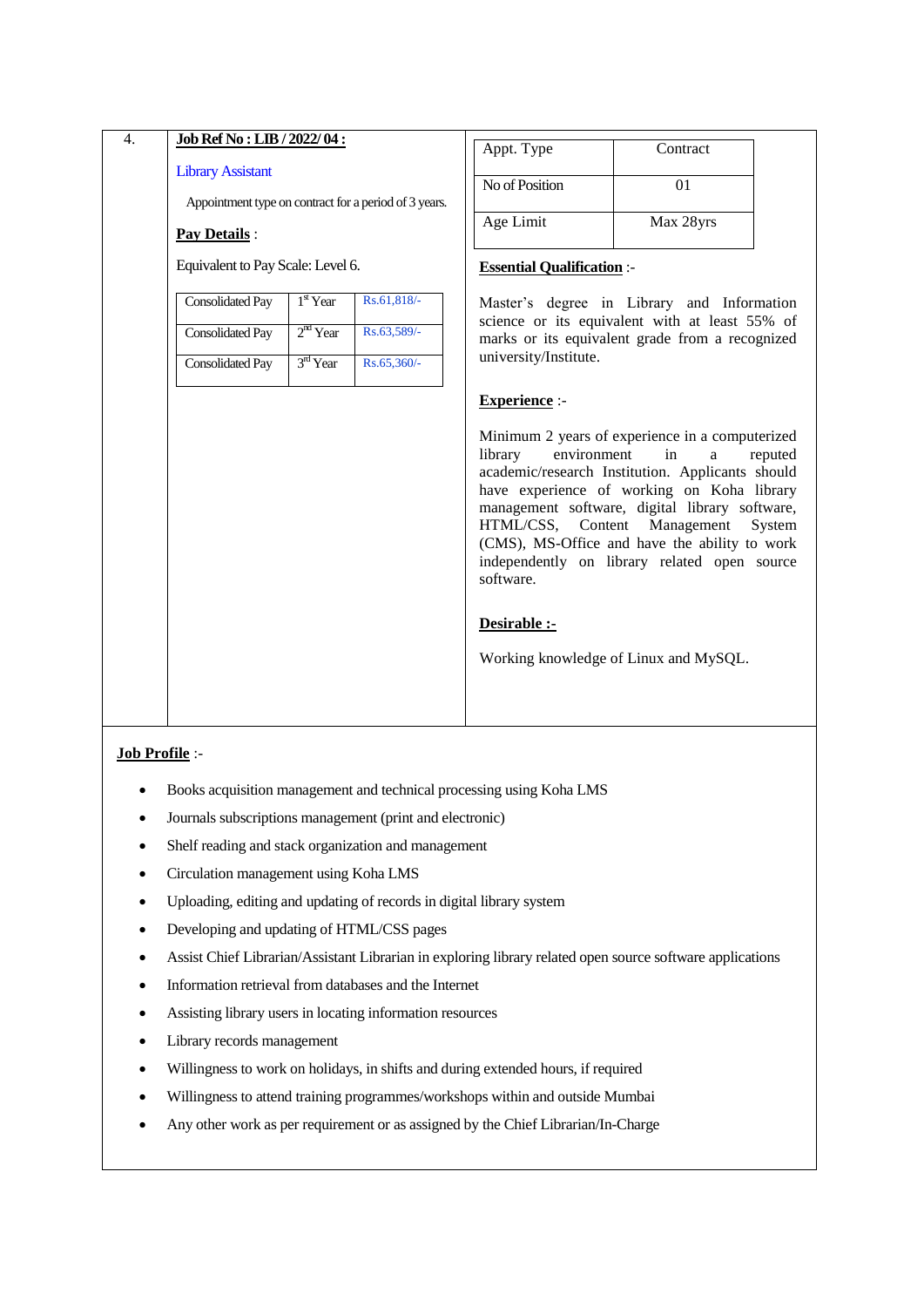| 5. | Job Ref No: ACC / 2022/05:                                                        |            |             | Appt. Type                                                                                                | Contract                                                                                                                                                                                                                                                                                                                                                                                        |
|----|-----------------------------------------------------------------------------------|------------|-------------|-----------------------------------------------------------------------------------------------------------|-------------------------------------------------------------------------------------------------------------------------------------------------------------------------------------------------------------------------------------------------------------------------------------------------------------------------------------------------------------------------------------------------|
|    | <b>Account Assistant</b><br>Appointment type on contract for a period of 3 years. |            |             | No of Position                                                                                            | 01                                                                                                                                                                                                                                                                                                                                                                                              |
|    | Pay Details :                                                                     |            |             | Age Limit                                                                                                 | Max 27yrs                                                                                                                                                                                                                                                                                                                                                                                       |
|    | Equivalent to Pay Scale: Level 4.                                                 |            |             | <b>Essential Qualification :-</b>                                                                         |                                                                                                                                                                                                                                                                                                                                                                                                 |
|    | <b>Consolidated Pay</b>                                                           | $1st$ Year | Rs.45,879/- |                                                                                                           | Bachelor's degree (Commerce) with First Class or<br>from                                                                                                                                                                                                                                                                                                                                        |
|    | <b>Consolidated Pay</b>                                                           | $2nd$ Year | Rs.47,167/- | equivalent grade<br>its<br>university/Institute                                                           | recognized<br>a a                                                                                                                                                                                                                                                                                                                                                                               |
|    | <b>Consolidated Pay</b>                                                           | $3rd$ Year | Rs.48,455/- | <b>Experience</b> :-                                                                                      |                                                                                                                                                                                                                                                                                                                                                                                                 |
|    |                                                                                   |            |             | of repute.<br>any other accounting software.<br>Desirable :-<br>policies and procedures, salary taxation. | Minimum one year of experience in accounts $\&$<br>finance, taxation in Accounts Department in<br>Academic Institute / University / Central or State<br>Government Department / Autonomous Bodies /<br>Public Sector Undertakings / Corporate Company<br>Have good knowledge of MS Word, MS<br>PowerPoint, strong in MS Excel, Tally/ERP and<br>Sound knowledge of Financial and administrative |

- Preparation of Contributory Provident fund books of accounts and financial statement.
- To process salary, Computation on Income tax, Profession Tax on Salary in payroll software, Remittance of TDS, filing /revising Income tax, PT returns and issuing Form 16 to employees.
- Maintaining Asset addition, deletion, preparation of depreciation entries in accounting software.
- Maintain Project accounting, preparation of utilization certificates, coordination with Sponsor
- Settlement of allowances such as Children Education allowances, mobile bill.
- Overviewing the bank balance in CPF, assessment of Investments for CPF, Cash flow of funds. Settlement of CPF dues on retirement/resignation/transfer of Employee
- Bank Reconciliation.
- Checking of funds for investment decision and encashment of fixed deposit/instruments and maintenance of fixed Deposit register.
- Passing bank receipts & payment entries, handling Petty Cash and bank Communication.
- GST invoicing, Audit related work.
- The incumbent may have to interact with the Faculty, Administration, Students and other external members.
- Ensure equity and transparency in application of the policies.
- Any other work as per requirement / Any other duties assigned by the In-charge.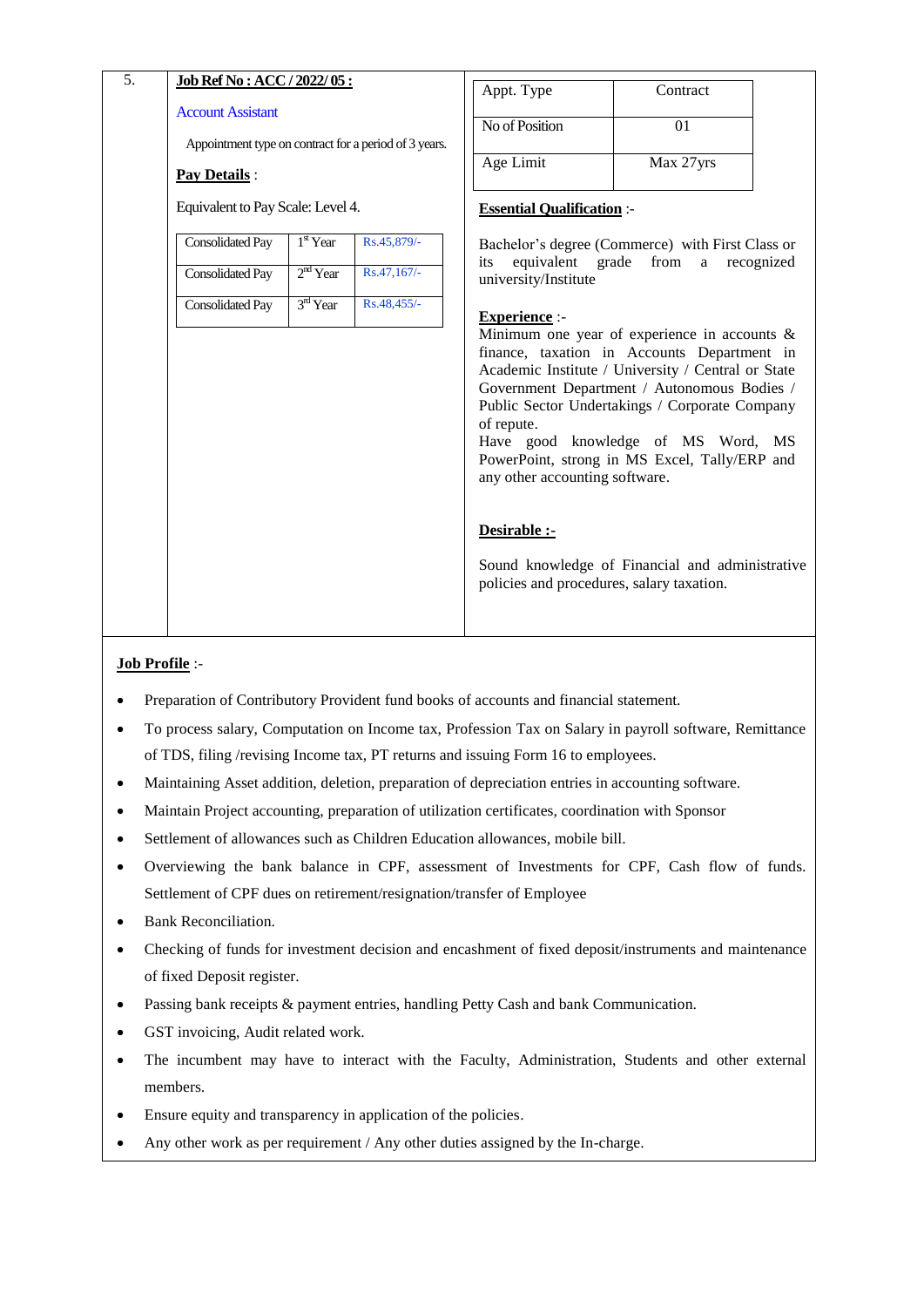| 6. | Job Ref No: ADM / 2022/06:                                                                                                                                                                                                                                                                                                                                                                                                                                                                                                                                              |                |                                             |                                                                                                                                                                                                                                                                      |  |  |
|----|-------------------------------------------------------------------------------------------------------------------------------------------------------------------------------------------------------------------------------------------------------------------------------------------------------------------------------------------------------------------------------------------------------------------------------------------------------------------------------------------------------------------------------------------------------------------------|----------------|---------------------------------------------|----------------------------------------------------------------------------------------------------------------------------------------------------------------------------------------------------------------------------------------------------------------------|--|--|
|    | <b>Administrative Assistant (Admin)</b>                                                                                                                                                                                                                                                                                                                                                                                                                                                                                                                                 |                | Appt. Type                                  | Contract                                                                                                                                                                                                                                                             |  |  |
|    | Appointment type on contract for a period of 3 years.                                                                                                                                                                                                                                                                                                                                                                                                                                                                                                                   | No of Position | 01                                          |                                                                                                                                                                                                                                                                      |  |  |
|    | <b>Pay Details:</b>                                                                                                                                                                                                                                                                                                                                                                                                                                                                                                                                                     |                | Age Limit                                   | Max 27 yrs                                                                                                                                                                                                                                                           |  |  |
|    | Equivalent to Pay Scale: Level 4.                                                                                                                                                                                                                                                                                                                                                                                                                                                                                                                                       |                | <b>Essential Qualification:-</b>            |                                                                                                                                                                                                                                                                      |  |  |
|    | <b>Consolidated Pay</b><br>$1st$ Year<br>Rs.45,879/-                                                                                                                                                                                                                                                                                                                                                                                                                                                                                                                    |                |                                             | Bachelor's degree with First Class or its                                                                                                                                                                                                                            |  |  |
|    | $2nd$ Year<br>Rs.47,167/-<br>Consolidated Pay                                                                                                                                                                                                                                                                                                                                                                                                                                                                                                                           |                | equivalent<br>grade<br>university/Institute | from<br>recognized<br>a                                                                                                                                                                                                                                              |  |  |
|    | 3rd Year<br>Rs.48,455/-<br><b>Consolidated Pay</b>                                                                                                                                                                                                                                                                                                                                                                                                                                                                                                                      |                |                                             |                                                                                                                                                                                                                                                                      |  |  |
|    |                                                                                                                                                                                                                                                                                                                                                                                                                                                                                                                                                                         |                | <b>Experience:-</b>                         |                                                                                                                                                                                                                                                                      |  |  |
|    |                                                                                                                                                                                                                                                                                                                                                                                                                                                                                                                                                                         |                | repute.                                     | Minimum one year of experience with<br>knowledge of computer operation and general<br>office procedures in Academic Institute /<br>University / Central or State Government<br>Department / Autonomous Bodies / Public<br>Sector Undertakings / Corporate Company of |  |  |
|    |                                                                                                                                                                                                                                                                                                                                                                                                                                                                                                                                                                         |                | software.                                   | Have good knowledge of MS Word, MS<br>Excel, MS PowerPoint and other related                                                                                                                                                                                         |  |  |
|    |                                                                                                                                                                                                                                                                                                                                                                                                                                                                                                                                                                         |                | Desirable :-                                |                                                                                                                                                                                                                                                                      |  |  |
|    |                                                                                                                                                                                                                                                                                                                                                                                                                                                                                                                                                                         |                | university/Institute.                       | Preference would be given to candidates having<br>degree in Law/HRM/MBA from a recognized                                                                                                                                                                            |  |  |
|    | Job Profile :-                                                                                                                                                                                                                                                                                                                                                                                                                                                                                                                                                          |                |                                             |                                                                                                                                                                                                                                                                      |  |  |
|    | • Clerical and administrative support, either as part of a team or individually.                                                                                                                                                                                                                                                                                                                                                                                                                                                                                        |                |                                             |                                                                                                                                                                                                                                                                      |  |  |
|    | Coordination and implementation of office procedures and responsibility for specific<br>projects and tasks, Purchase of petty items and inventory for maintenance, sports etc.                                                                                                                                                                                                                                                                                                                                                                                          |                |                                             |                                                                                                                                                                                                                                                                      |  |  |
|    | Interacting and coordinating with various internal departments, faculty and students.                                                                                                                                                                                                                                                                                                                                                                                                                                                                                   |                |                                             |                                                                                                                                                                                                                                                                      |  |  |
|    | Managing and distributing information within an Office. This generally includes answering<br>phones, taking memos and maintaining files, responsible for sending and receiving<br>correspondence. Type reports, maintain office records and invoicing, Responsible for<br>scheduling meetings.<br>Handling Guest House, Dispatch / Tenders / Electricity / Telephone / Postage / Insurance<br>$\bullet$<br>etc, Assisting in correspondence and work related to UGC / NAAC, ERP, Event<br>Management, Vendor Management, Deal with various work of Administration & HR, |                |                                             |                                                                                                                                                                                                                                                                      |  |  |
|    | Organizing Seminars/Workshops, Leave Management, Attendance, Projects etc,                                                                                                                                                                                                                                                                                                                                                                                                                                                                                              |                |                                             |                                                                                                                                                                                                                                                                      |  |  |
|    | Any other work as per requirement / Any other duties assigned by the In-charge.                                                                                                                                                                                                                                                                                                                                                                                                                                                                                         |                |                                             |                                                                                                                                                                                                                                                                      |  |  |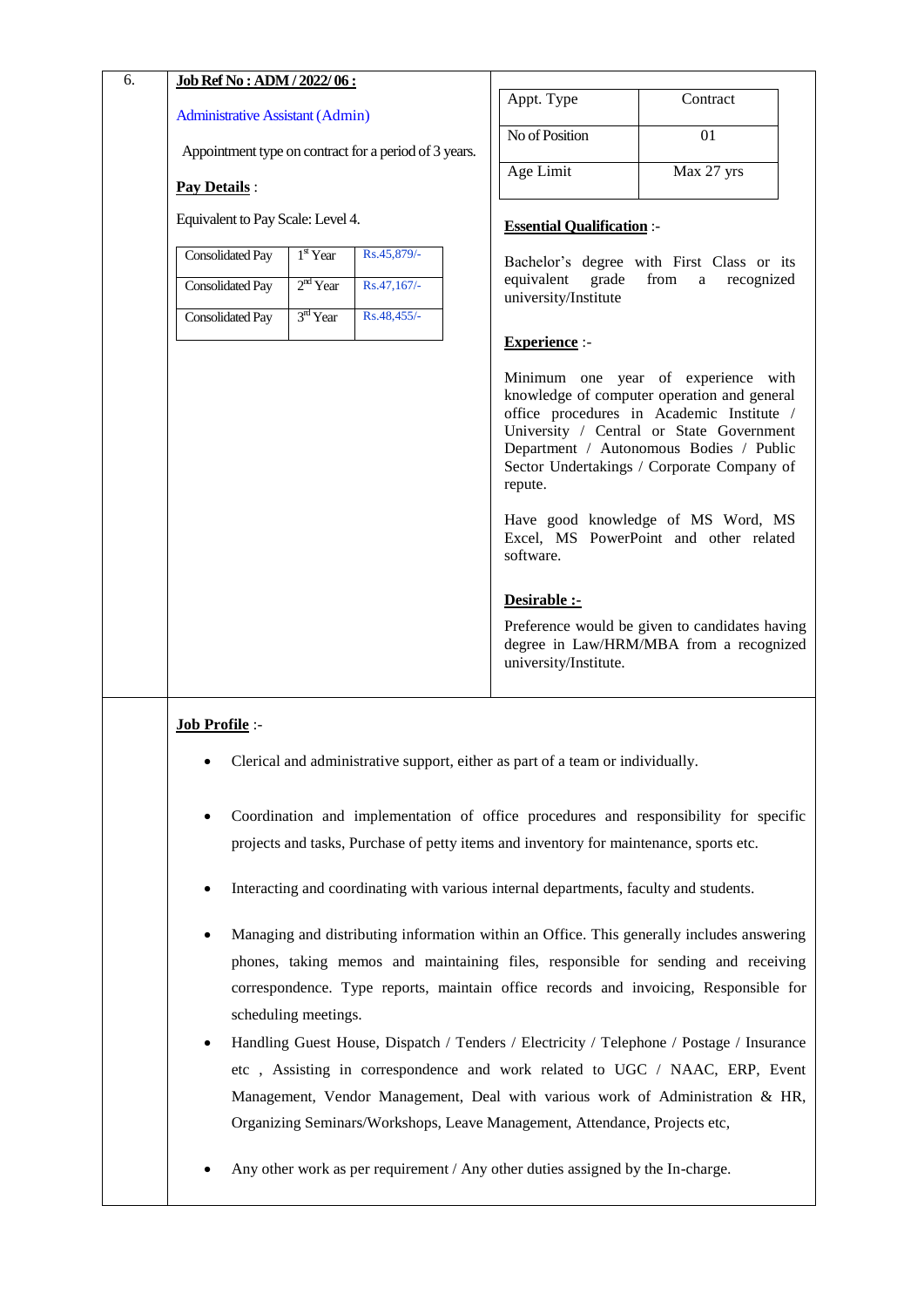|    | Job Ref No: ADM / 2022/07:                                |                      |                                                       |                                               |                                                                                                                                                                                                                                                                      |
|----|-----------------------------------------------------------|----------------------|-------------------------------------------------------|-----------------------------------------------|----------------------------------------------------------------------------------------------------------------------------------------------------------------------------------------------------------------------------------------------------------------------|
| 7. |                                                           |                      |                                                       | Appt. Type                                    | Contract                                                                                                                                                                                                                                                             |
|    | <b>Administrative Assistant</b><br>(Estate & Maintenance) |                      |                                                       |                                               |                                                                                                                                                                                                                                                                      |
|    |                                                           |                      |                                                       | No of Position                                | 01                                                                                                                                                                                                                                                                   |
|    |                                                           |                      | Appointment type on contract for a period of 3 years. | Age Limit                                     | Max 27 yrs                                                                                                                                                                                                                                                           |
|    | <b>Pay Details:</b>                                       |                      |                                                       |                                               |                                                                                                                                                                                                                                                                      |
|    | Equivalent to Pay Scale: Level 4.                         |                      |                                                       | <b>Essential Qualification:-</b>              |                                                                                                                                                                                                                                                                      |
|    | Consolidated Pay                                          | $1st$ Year           | Rs.45,879/-                                           | grade<br>equivalent                           | Bachelor's degree with First Class or its<br>from<br>recognized<br>a                                                                                                                                                                                                 |
|    | <b>Consolidated Pay</b>                                   | $2nd$ Year           | Rs.47,167/-                                           | university/Institute                          |                                                                                                                                                                                                                                                                      |
|    | <b>Consolidated Pay</b>                                   | 3 <sup>rd</sup> Year | Rs.48,455/-                                           | <b>Experience</b> :-                          |                                                                                                                                                                                                                                                                      |
|    |                                                           |                      |                                                       | repute.                                       | Minimum one year of experience with<br>knowledge of computer operation and general<br>office procedures in Academic Institute /<br>University / Central or State Government<br>Department / Autonomous Bodies / Public<br>Sector Undertakings / Corporate Company of |
|    |                                                           |                      |                                                       | software.                                     | Have good knowledge of MS Word, MS<br>Excel, MS PowerPoint and other related                                                                                                                                                                                         |
|    |                                                           |                      |                                                       | Desirable :-<br>Law and statutory compliance. | Preference would be given to candidates having<br>knowledge of contract management/ Labour                                                                                                                                                                           |

- Clerical and administrative support to professionals, either as part of a team or individually.
- Liaising with statutory bodies and handling property matters related to Estate office.
- Operation & Maintenance of Electrical, Swimming pool, Gymnasium & Gardening etc.
- Liaising with suppliers. Maintain database of vendors and contracts.
- Assist with proper filing of paperwork, including obtaining approvals, answer phones and take messages, type memos and correspondence promptly and accurately.
- Co-ordination and implementation of office procedures and responsibility for specific projects and tasks.
- Handling procurement process, purchase of petty items and inventory for maintenance, maintain store register.
- Security management & Coordinate with support staffs, vehicle drivers, Office boys etc, Processing of proposals, bill payments, orders etc.
- Interacting and coordinating with various internal departments, Event Management.
- Any other work as per requirement / Any other duties assigned by the In-charge.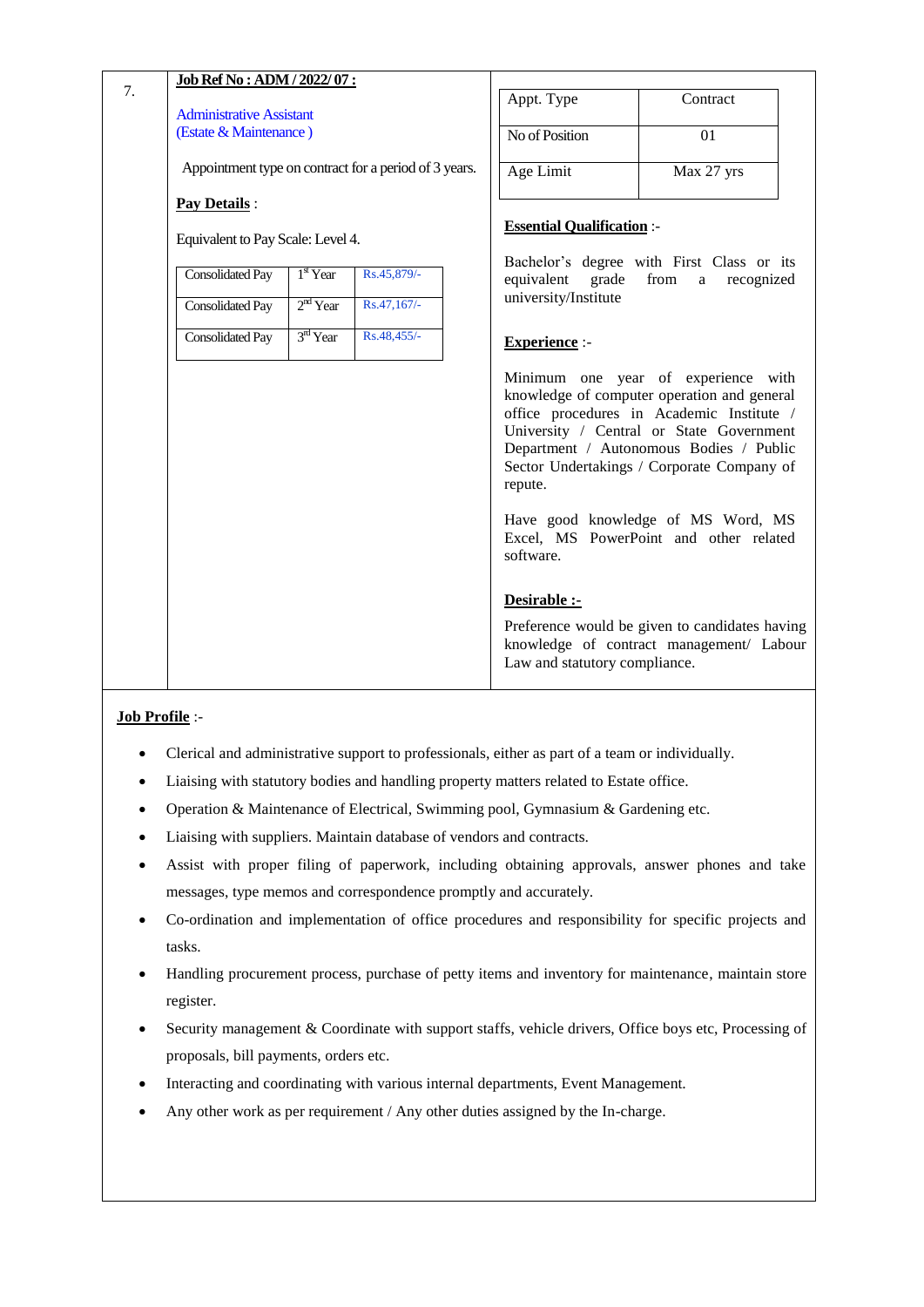|     | <b>General Information:</b>                                                                                                                                                                                  |
|-----|--------------------------------------------------------------------------------------------------------------------------------------------------------------------------------------------------------------|
|     |                                                                                                                                                                                                              |
| 1.  | All posts require good knowledge of computer applications MS Office/ Email handling/ power point,<br>with strong oral and written communication in English and good interpersonal skills required. Hands     |
|     | on experience on ERP would be an added advantage.                                                                                                                                                            |
| 2.  | All posts would be on a contract period for 3 years. The performance of the selected candidate will                                                                                                          |
|     | be evaluated annually and only after satisfactory performance further extension will be granted for                                                                                                          |
|     | the subsequent $2^{nd}$ & $3^{rd}$ years. Appointment of staff members on contract whose performance is not                                                                                                  |
|     | found satisfactory shall be terminated. All posts are on contract and the post holder shall have no                                                                                                          |
|     | claim/right whatsoever to the permanent employment/regularization/contract/absorption.                                                                                                                       |
| 3.  | After expiry of the term, contract shall stand terminated automatically unless the same is extended in<br>writing.                                                                                           |
|     | Based on institute requirement and its discretion, on successful completion of contract period of 3                                                                                                          |
| 4.  | years the candidate if found suitable, may be eligible for the long term contract/ regular position. The                                                                                                     |
|     | selected candidate may be placed at equivalent pay scale or at a scale as decided by the Institute                                                                                                           |
|     | along with other facilities like Medical benefits, LTC, allowances, CPF, housing facility, etc.                                                                                                              |
|     | (Housing Facility will be subject to the availability & as per norms of the Institute).                                                                                                                      |
| 5.  | The candidates should read carefully the requisite minimum essential qualifications, age and                                                                                                                 |
|     | eligibility, experience criteria etc. laid down in the advertisement before applying for these posts and                                                                                                     |
|     | ensure that they have requisite qualification from recognized Board/University/Institute. The<br>candidates must satisfy themselves of the suitability for the position to which they are applying. If at    |
|     | any stage during the recruitment and selection process, it is found that candidates have furnished                                                                                                           |
|     | false or wrong information, their candidature will be rejected.                                                                                                                                              |
| 6.  | Eligible/ interested candidates are required to apply ONLINE only from 05.05.2022 till 28.05.2022                                                                                                            |
|     | $up to 12: 00$ midnight. The application received after expiry of last date will not be entertained and                                                                                                      |
|     | Institute will not be responsible for any delay. For submission of application, please visit institute's                                                                                                     |
|     | website at http://www.igidr.ac.in/careers/ under staff-positions. Application will NOT be accepted                                                                                                           |
|     | through any other mode.<br>Application once submitted cannot be altered / resubmitted, under any circumstances. Further, no                                                                                  |
| 7.  | request with respect to making changes in any data/ particular entered by the candidate in the Online                                                                                                        |
|     | Application will be entertained, once the application is submitted successfully. Therefore, please                                                                                                           |
|     | keep all data/ details ready before you start filling up the Application Online.                                                                                                                             |
| 8.  | A copy of the online generated application form along with duly self-attested supporting                                                                                                                     |
|     | documents, must be sent by Registered/Speed Post/Courier to The Human Resources Department,                                                                                                                  |
|     | Indira Gandhi Institute of Development Research, Gen.A.K.Vaidya Marg, Filmcity Road, Santosh<br>Nagar, Goregaon (East), Mumbai : 400 065, Maharashtra on or before 06.06.2022. Application for               |
|     | the position of<br>, should be super-scribed on the envelope.                                                                                                                                                |
| 9.  | The candidate if eligible can select his/her preference for more than one position if he/she is                                                                                                              |
|     | interested to apply and satisfy the minimum requirement for the said position.                                                                                                                               |
| 10. | The candidate must be a citizen of India.                                                                                                                                                                    |
| 11. | Candidates serving in Government / Semi-Government Organizations / Public Sector Undertakings                                                                                                                |
|     | /Autonomous Bodies/ Academic Institute / University etc are required to send the printout of online                                                                                                          |
|     | filled application form "Through Proper Channel" or submit a No Objection Certificate (NOC) along                                                                                                            |
|     | with the online printed application forms. In absence of the same, the application will not be<br>considered.                                                                                                |
|     | No Travelling Allowance (TA) shall be paid to the candidates for attending the selection process.                                                                                                            |
| 12. | Candidates have to make their own arrangement for accommodation if shortlisted for the                                                                                                                       |
|     | interview/test. No correspondence or personal inquiries shall be entertained.                                                                                                                                |
| 13. | The Institute reserves the right to: (a) not to fill any of the advertised positions or (b) fill                                                                                                             |
|     | consequential vacancies arising at the time of selection from available candidates. The number of                                                                                                            |
|     | positions is thus open to change.                                                                                                                                                                            |
| 14. | The Applications received in response to the advertisement will be scrutinized and only short-listed<br>candidates will be called for selection process. Merely fulfilling the requirements laid down in the |
|     | advertisement will not automatically entitle any candidate to be called for further selection process.                                                                                                       |
| 15. | The candidates who will be shortlisted / selected will be informed via email. No interim                                                                                                                     |
|     | correspondence of any sort will be entertained from candidates in any form regarding the conduct                                                                                                             |
|     | and result of interview and reasons for not being called. The original certificates/mark sheets and                                                                                                          |
|     | experience certificate etc are to be produced for verification at the time to test/interview. In the                                                                                                         |
|     | absence of the same, candidature will not be considered.                                                                                                                                                     |
| 16. | No correspondence whatsoever will be entertained from candidates regarding eligibility/conduct/<br>result of written test / interview etc. and reasons for not being called for written test /interview etc. |
|     | Decision of the Institute in these matters would be final and binding on all the candidates.                                                                                                                 |

Ē